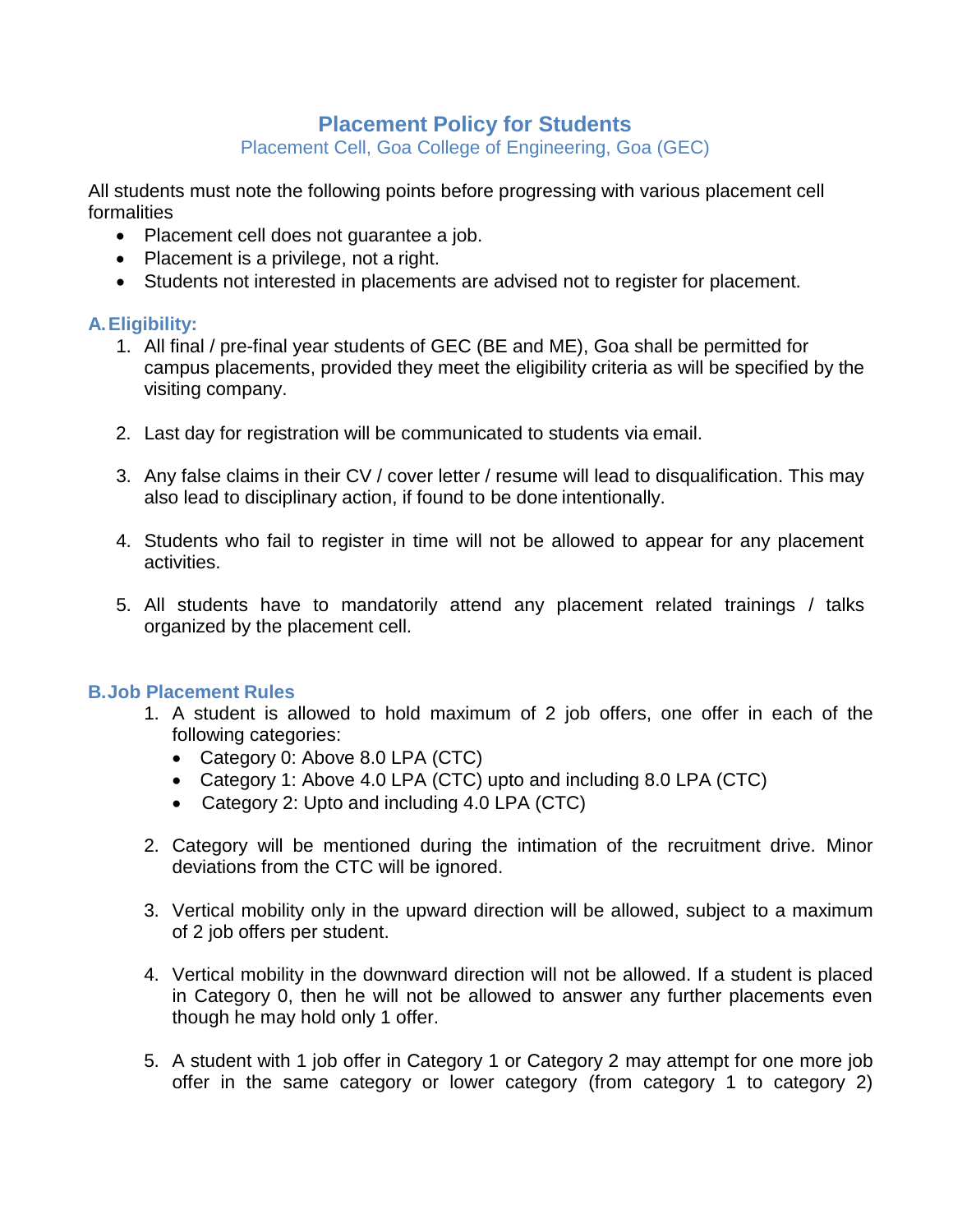provided there is a major deviation in the Job Description of the role provided by the company. The deviation in the Job Description will be verified by the Placement Faculty of the respective department in consultation with the Head of Department and the student Placement Secretary.

- 6. If a company specifies that they will only permit unplaced candidates to appear for their placement drive, then their request will be honored. If a company specifies that their selected candidates are not to be permitted for further placements, then their request will be honored. Both the cases will be intimated in advance before the recruitment drive.
- 7. If a student signs up for a placement drive, he/she must actively complete the entire evaluation process set by the company, unless they are eliminated by the company. This includes attending pre-placement talk until the final round of interviews. A student will be permitted to drop out after the pre-placement talk only by the Placement Cell, if the student's argument / reason for dropping is found to be valid by the department Placement Faculty.
- 8. During the selection process of a company, if the student receives a job offer from another company, he/she should inform the placement cell in writing via email. The cell will do the necessary processes. A student should not discuss this matter with the company officials. He can continue with the ongoing placement drive, only with strict adherence to this Placement Policy.
- 9. Students are considered hired if they are shortlisted / selected by the company (intimation received from the company officials). If a student is shortlisted / selected by a company, they will be considered unavailable for further placements as per the rules mentioned in this Placement Policy. This is irrespective of whether he/she accepts the offer or not. Students who do not intend to accept the job offers should not participate in the recruitment drive.
- 10.All queries/communications from students should be routed to the placement officer through the placement cell faculty coordinator only.
- 11. It is the responsibility of the students to keep themselves up-to-date by reading emails from the placement cell / faculty, and by reading all relevant posts.
- 12.Students are strictly forbidden from contacting the company officials directly, or via email or phone call.
- 13. It is the responsibility of the student to check that he/she meets all the eligibility criteria which might be required at the time of joining (academic, medical, etc.) for the opportunity he/she is applying.
- 14.Any sort of unprofessional behavior or not adhering to any of the policies during the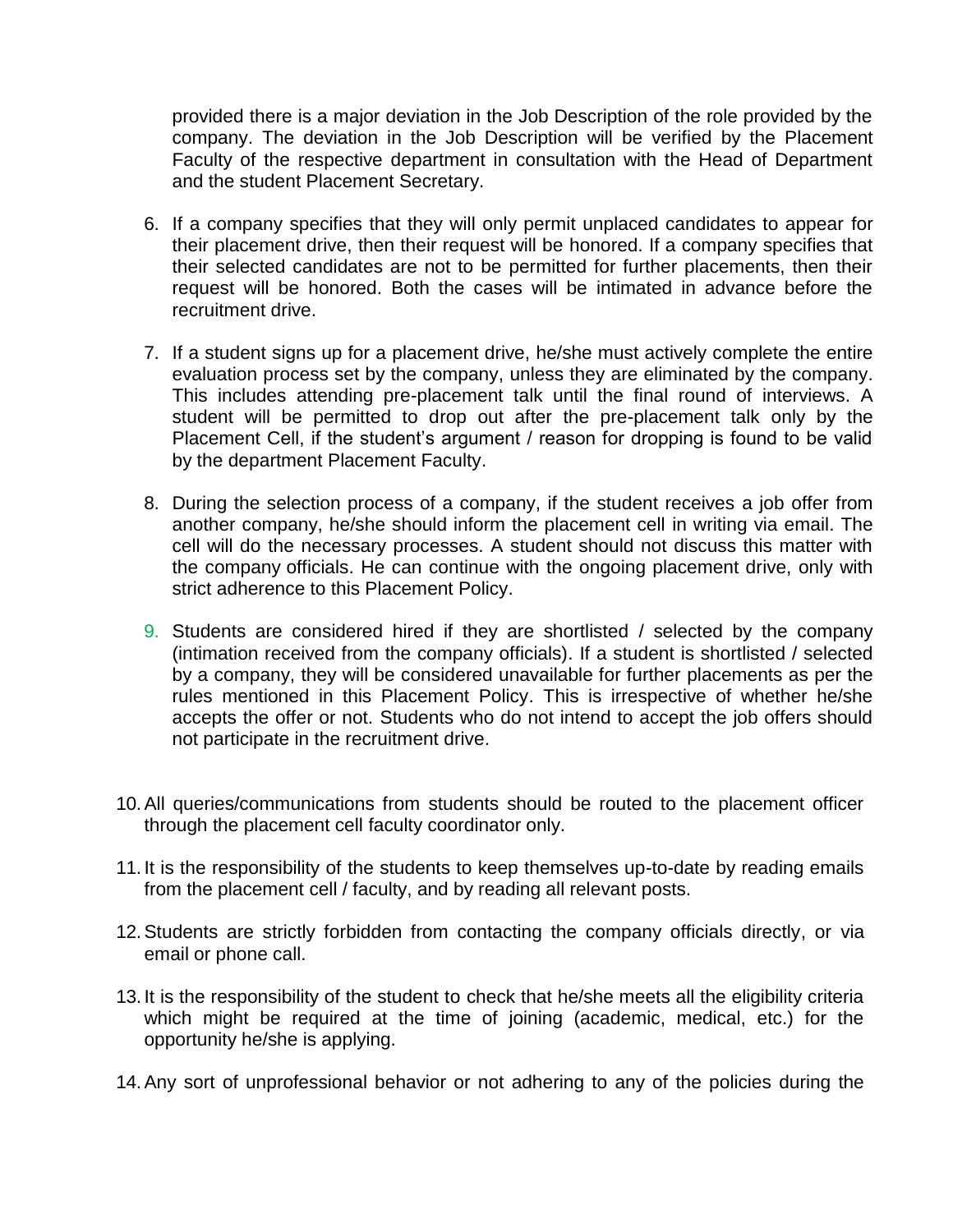placement session may lead to debarring from placement process and warrant an appropriate disciplinary action.

- 15.Once a job offer / intimation is made through the cell, the student will be marked unavailable for further placement drives in the respective category as per the rules mentioned in this Placement Policy. In case the student decides to accept another offcampus offer, he/she should inform the placement cell in writing via email.
- 16.During the selection process, if the company finds that a particular student is suitable for a position which is different than that mentioned in JAF, the company will still be allowed hire the student for this new role. However, this should be discussed with the placement office and the student's name should appear for this new position in the selection list and offer letter. In this scenario, if the student decides to reject this job offer, he/she will not be considered as hired and can continue availing the placement opportunities.

## **C.Pre Placement Offers and Off-Campus Offers:**

- 1. Any Pre Placement Offer or off-campus offer received by a student has to be intimated immediately to the placement cell in writing via email.
- 2. Students accepting or declining a Pre Placement Offer or off-campus offer will have to immediately (same day) notify the placement cell of the same. If the Pre Placement Offer or off-campus offer is accepted, the job offer will be recorded and he/she will NOT be allowed to participate in the further campus placements. However, he/she will be allowed to participate in the process if the offer is declined. The decision of the student will be communicated to the company through the campus placement cell.
- 3. The student will be responsible for all proceedings for a Pre Placement Offer or offcampus offer between the student and the company.

#### **D. Policy Exception Rule:**

A student who already has been selected by a company will be permitted to apply for another company, as per the discretion of placement cell, if a student presents the following case:

1. Discrepancies in salary as follows: CTC mentioned in the offer letter is significantly lower than that mentioned in the job description.

#### **E.Penalty:**

If a student does any of the following, he/she will be debarred from the placement process, and warrant a suitable disciplinary action.

- 1. Not showing up for pre-placement talk after applying for a job opening.
- 2. Missing a selection process either intentionally or due to not following up the